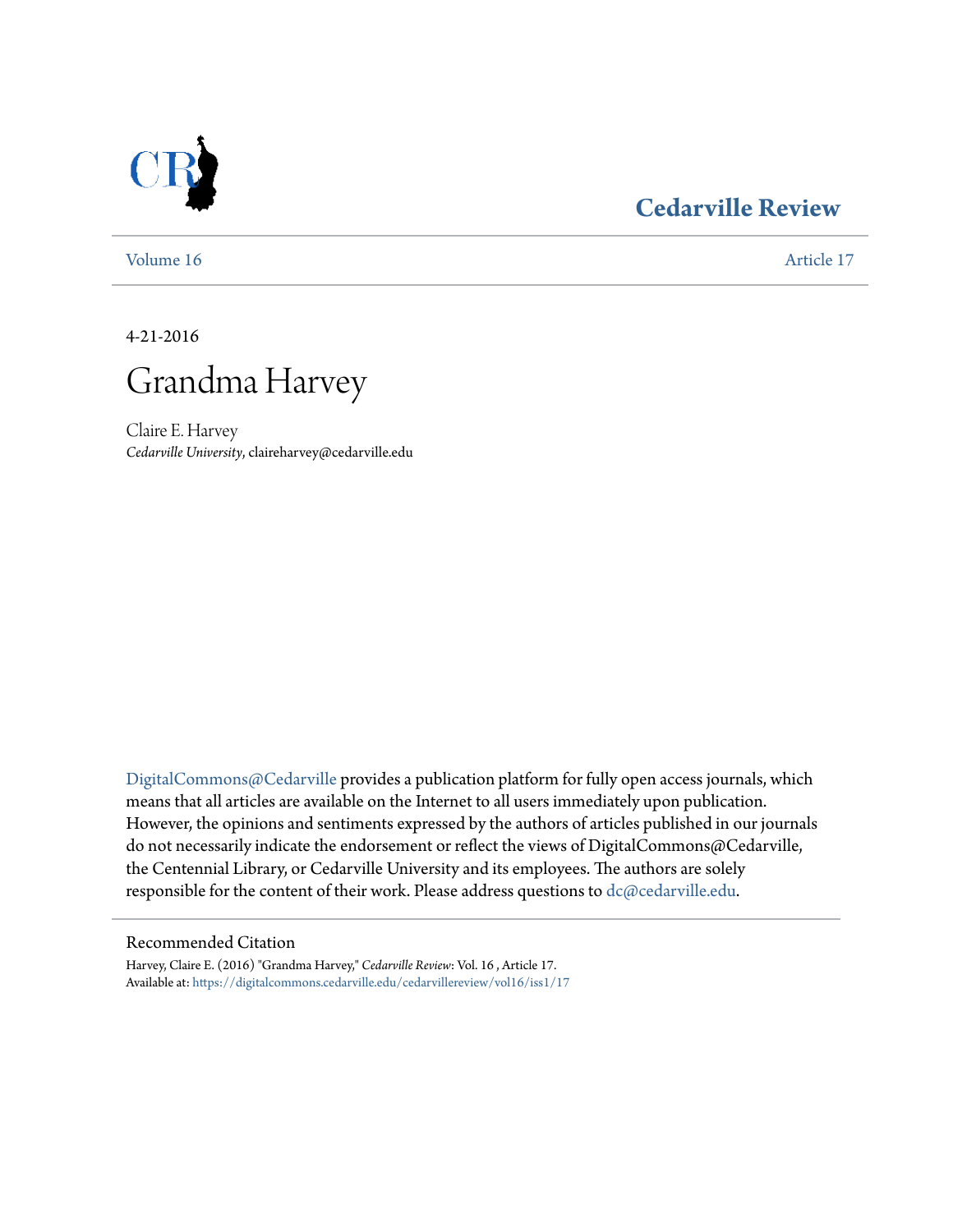## Grandma Harvey

Browse the contents of [this issue](https://digitalcommons.cedarville.edu/cedarvillereview/vol16/iss1) of *Cedarville Review*.

#### **Description (Optional)**

This is a pallet knife painting I made from a picture I took of my Grandma at one of her favorite places, the Beach.

# **Creative Commons License**

This work is licensed under a [Creative Commons Attribution-Noncommercial-No Derivative Works 4.0](http://creativecommons.org/licenses/by-nc-nd/4.0/) [License.](http://creativecommons.org/licenses/by-nc-nd/4.0/)

### **About the Contributor (Optional)**

I am a senior Studio Art major at Cedarville University. I grew up in Congo and have many different life experiences that I seek to share with others through my art.

Follow this and additional works at: [https://digitalcommons.cedarville.edu/cedarvillereview](https://digitalcommons.cedarville.edu/cedarvillereview?utm_source=digitalcommons.cedarville.edu%2Fcedarvillereview%2Fvol16%2Fiss1%2F17&utm_medium=PDF&utm_campaign=PDFCoverPages)



Part of the <u>[Art and Design Commons](http://network.bepress.com/hgg/discipline/1049?utm_source=digitalcommons.cedarville.edu%2Fcedarvillereview%2Fvol16%2Fiss1%2F17&utm_medium=PDF&utm_campaign=PDFCoverPages)</u>